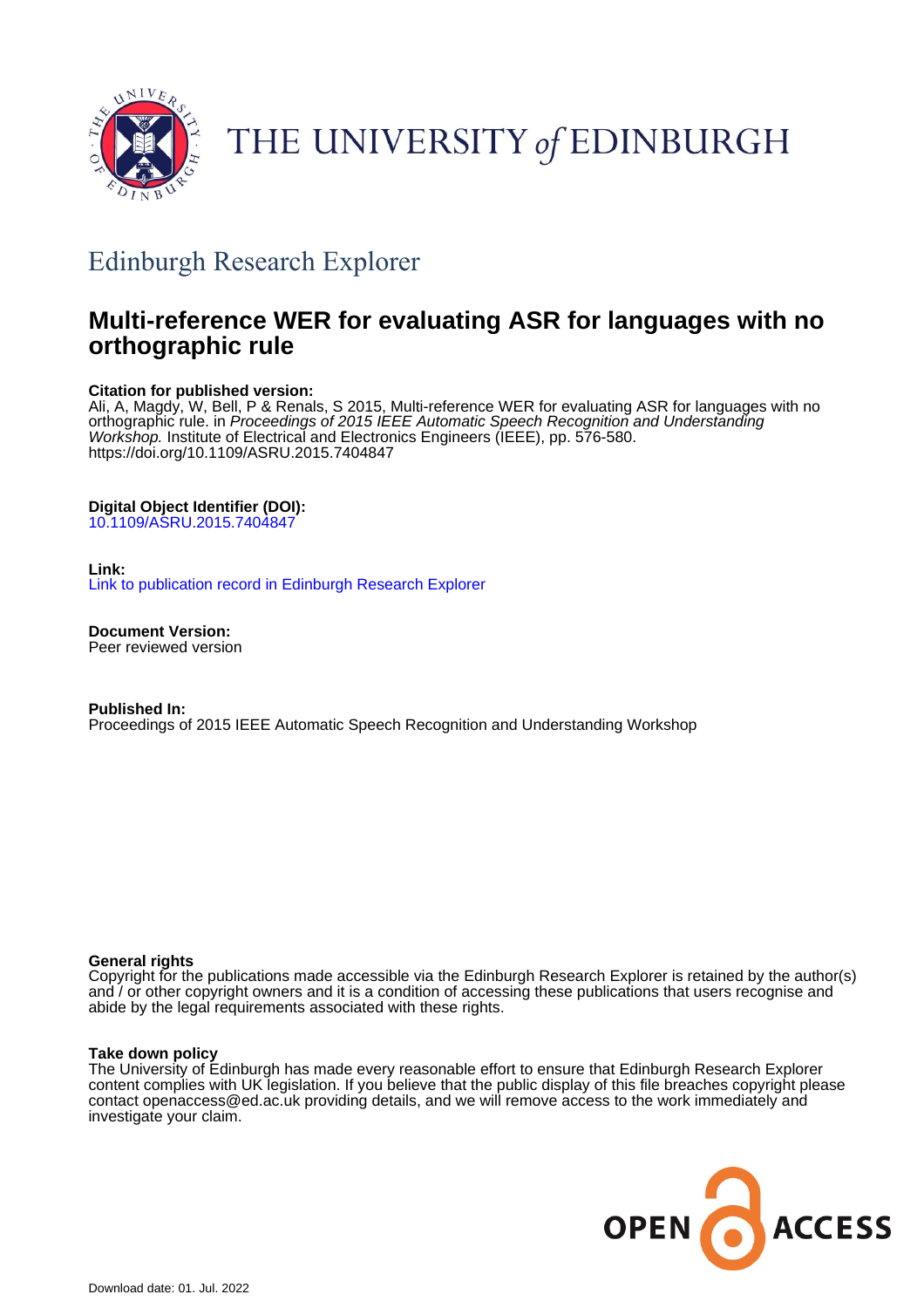## MULTI-REFERENCE WER FOR EVALUATING ASR FOR LANGUAGES WITH NO ORTHOGRAPHIC RULES

*Ahmed Ali*<sup>1</sup>*,*<sup>2</sup>*, Walid Magdy* <sup>1</sup>*, Peter Bell*<sup>2</sup>*, Steve Renals*<sup>2</sup>

<sup>1</sup>Oatar Computing Research Institute, HBKU, Doha, Oatar <sup>2</sup>Centre for Speech Technology Research, School of Informatics University of Edinburgh, Edinburgh EH8 9AB, UK

*{*amali, wmagdy*}*@qf.org.qa,*{*peter.bell, s.renals*}*@ed.ac.uk

## ABSTRACT

Languages with no standard orthographic representation faces a challenge to evaluate the output from Automatic Speech Recognition (ASR). Since the reference transcription text can vary widely from one user to another. We propose an innovative approach for evaluating speech recognition using Multi-References. For each recognized speech segments, we ask five different users to transcribe the speech. We combine the alignment for the multiple references, and use the combined alignment to report a modified version of Word Error Rate (WER). This approach is in favor of accepting a recognized word if any of the references typed it in the same form. Results are reported using two Dialectal Arabic (DA) as a language with no standard orthographic; Egyptian, and North African speech. The average WER for the five references individually is 71.4%, and 80.1% respectively. When considering all references combined, the Multi-References MR-WER was found to be 39.7%, and 45.9% respectively.

*Index Terms*— Under-Resource, WER

#### 1. INTRODUCTION

Word Error Rate (WER) has continued to be the most commonly used metric for evaluating Automatic Speech Recognition (ASR). The metric simply relies on comparing the recognized text to a reference of a manual transcription to the speech signal. This approach has always been seen as sufficient for an effective evaluation of ASR, since transcription of the speech signal is deterministic and one manual transcription should be a sufficient reference. However, in recent years, some interest has been directed towards ASR for dialects and rural languages [\[1,](#page-4-0) [2\]](#page-4-1). Some of these languages suffer from the absence of unified orthographic rules, Non Standard Orthographic Languages (NSO-L). Dialectal Arabic (DA) is an example for NSO-L. Although DA is not a rural language as it is spoken by 300 million people, there is no unique writing system for it. This creates a challenge for evaluating an ASR output, since one reference transcription may cover only a few of many valid forms of the spoken words.

Unlike English, where *enough* is correct word and *enuf* is an incorrect spelling, NSO-L can have many valid written forms for the same word. Table [1](#page-1-0) has an example of Egyptian DA in both Arabic and Buckwalter<sup>1</sup>, the Table highlights the variations when writing a NSO-L:

<span id="page-1-0"></span>

| Translation    | Valid Spellings                                     | <b>Buckwalter</b>   |  |
|----------------|-----------------------------------------------------|---------------------|--|
| He was not     |                                                     | mAkAn\$             |  |
|                | ماكانش<br>ماكنش                                     | mAkn\$              |  |
|                | ما كانش<br>مكنش                                     | mA kAn\$            |  |
|                |                                                     | mkn\$               |  |
| I told him     | قولتله                                              | qwltlh              |  |
|                | قولت له                                             | qwlt lh             |  |
|                | قلتله                                               | qltlh               |  |
|                | قلت له                                              | qlt lh              |  |
| In the morning |                                                     | EIY AISbH           |  |
|                |                                                     | Ely AlSbH           |  |
|                |                                                     | E AIS <sub>bH</sub> |  |
|                |                                                     | <b>EAISbH</b>       |  |
|                | على الصبح<br>علي الصبح<br>ع الصبح<br>عصّبح<br>عصّبح | ESbH                |  |

Table 1: Sample of phrases with multiple valid spellings in Arabic and Buckwalter

In this paper we propose an evaluation methodology for ASR, which accepts the presence of multiple transcription references. The methodology is inspired by the evaluation of Machine Translation (MT) systems, where multiple translation references could be used. Similarly for some languages, multiple spelling and forms could be accepted as a transcription for a word or a phrase. We introduce *multi-reference* WER (MR-WER), which is a modified version of WER that uses multiple reference transcriptions. We describe the process of aligning the multiple references (that can be of differ-

<span id="page-1-1"></span><sup>1</sup>http://www.qamus.org/transliteration.htm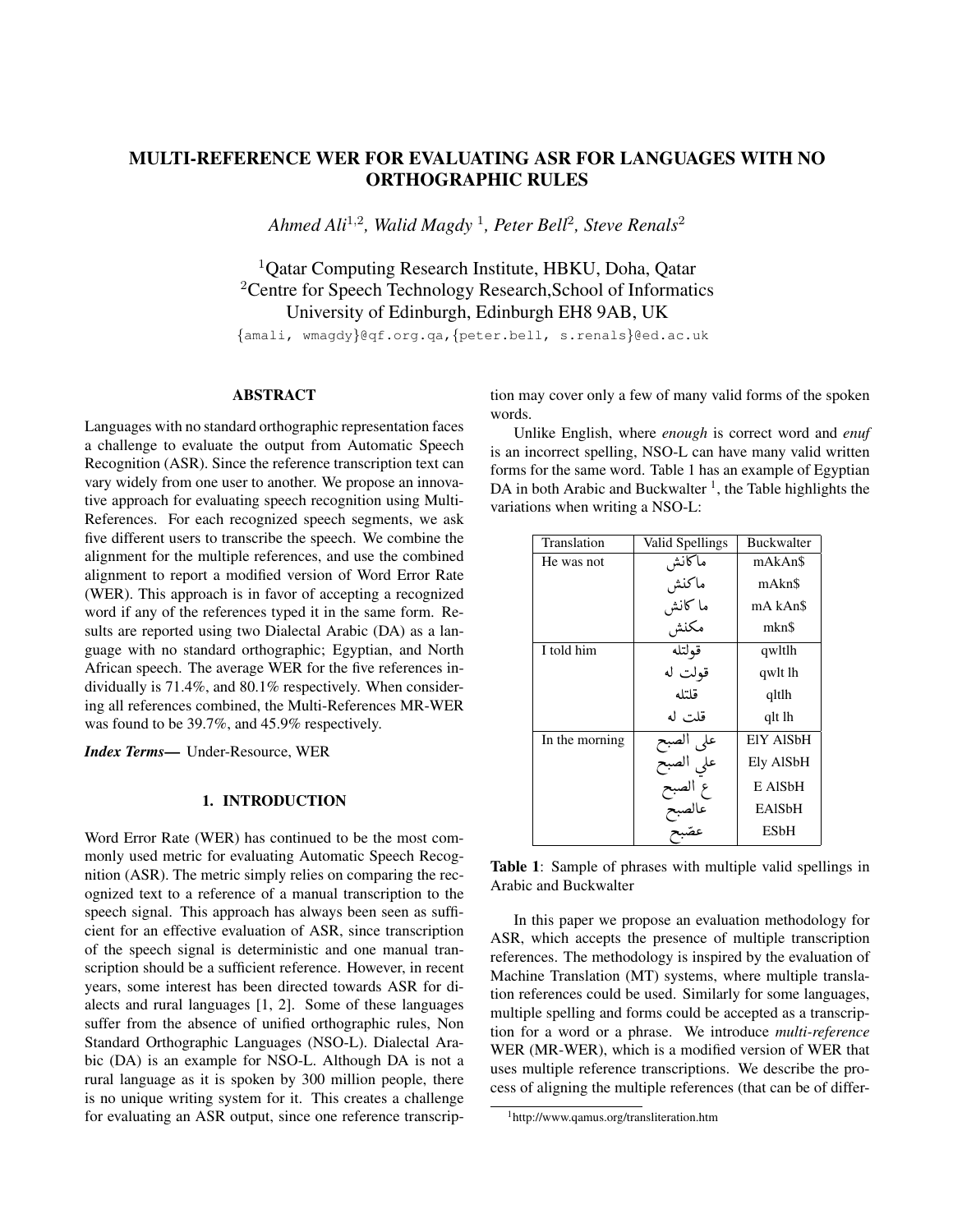ent lengths); and we show how MR-WER is calculated. We examine our new metric over two different datasets of DA, namely, Egyptian and North African Arabic, that both have no standardized orthography. ubmitteedFor each dialect, we collected a set of five different transcriptions using a crowdsourcing platform, and compared the performance of WER to MR-WER for these dialects.

We provide our scripts and code for calculating MR-WER for the research community for usage and potential future contributions [2](#page-2-0)

#### 2. ASR FOR NSO-L

Several studies have investigated applying ASR to underresourced languages [\[2\]](#page-4-1). Under-resourced languages are those lacking the basic components to have a decent ASR system, such as enough labeled speech data for training, a lexicon, and a Natural Language Processing (NLP) pipeline for phonetic systems. Moreover, they can be NSO-L.

DA is considered one of the largest under-resourced languages that is highly used by millions of people in daily conversation and in social media, while lacking most of the required resources for creating an effective ASR. There are many varieties of DDA distributed over the 22 Arabicspeaking countries. Researchers have aggregated DA into four broad regionally-defined language groups: Egyptian, Maghrebi (North African), Gulf (Arabian Peninsula), and Levantine [\[3,](#page-4-2) [4\]](#page-4-3). There are no orthographic rules for writing any of these dialects, which creates large variations in writing, especially on social media websites [\[5,](#page-4-4) [6\]](#page-4-5).

In a study by [\[7\]](#page-5-0), they presented Conventional Orthography for Dialectal Arabic (CODA), explaining the design principles of CODA, and using the Egyptian dialect as an example, which has been presented mainly for the purpose of developing DA computational models. Similar work by [\[8\]](#page-5-1) studied the best practices for writing Egyptian orthography. They released guidelines for transcribing Egyptian speech for what is called augmented Conventional Orthography for Dialectal Arabic (augmented-CODA). They also reported a gain in Egyptian speech recognition when augmented-CODA is followed in transcribing Egyptian speech data.

In our work, we propose a more robust solution for handling the variations in orthography when no rules exist by using multiple reference transcriptions for evaluations. This leads to less-biased evaluation to a given form of writing. In addition, it is a language independent approach that could be applied to any NSO-L. This has been the main motivation for us not to apply any text normalization or pre-processing for the text.

#### 3. MULTI-REFERENCE EVALUATION FOR ASR

#### 3.1. Multi-References Alignment to Recognized Speech Text

The initial step for an ASR multi-reference evaluation is to have alignment between each recognized word and the corresponding reference words from all references. Our approach extends the current alignment used when performing ASR evaluation between recognized text and one reference text to allow alignment between the recognized text and *N* references.

For a recognized text  $Rec = \{w'_1, w'_2, \dots, w'_{|Rec|}\}$ , and a set of *N* references:  $Ref1 = \{w_{11}, w_{12}, \dots, w_{1|Ref1|}\}$  to  $RefN = \{w_{N1}, w_{N2}, \dots, w_{N|RefN|}\}$ , we perform the following steps:

- *•* For each word in *Rec*, list all words in *Ref*1 to *RefN* that are aligned to it. Note, that some references may not include any corresponding word for some of the words in *Rec*, which is counted as an insertion. The output of this process will be an array of size *N* of reference words for each recognized word.
- *•* The previous step effectively captures insertions, substitutions, and correct recognitions. However, deletions would not be handled, since there is no corresponding word in the *Rec* to the deleted words in the reference. In addition, a different number of deletions could exist across different references. To map deletions effectively across multiple references, for each reference, we map any non-aligned word to the recognized text to a "deletion pointer" (*<*DEL*>*) with a counter to the position of the last aligned word in *Rec*. For example, if two deletions are detected for one reference after 3 aligned words with *Rec*, the words in the reference would be mapped to *{*"03-01 *<*DEL*>*", "03-02 *<*DEL*>*"*}* in the *Rec*. If another deletion is detected after the fifth word in *Rec*, it will be mapped to "05- 01 *<*DEL*>*". For deletion pointers that are mapped to some of the references only, those references that have nothing deleted would be assigned to "NULL". See Table [2](#page-3-0) as an example.

Table [2](#page-3-0) shows the output of alignment of a recognized DA sentence with four different references that disagree on the spelling of many words and the number of words itself. As shown, each word in the recognition is aligned to *N* references, which maximizes the likelihood of finding a possible match that is accepted by one of the references.

#### 3.2. Calculating MR-WER

Using the multi-aligned references, the number of correct, insertions, substitutions, and deletions are calculated as follows:

• C (Correct): is the number of recognized words that has a match in any of the aligned reference words.

<span id="page-2-0"></span><sup>2</sup>https://github.com/amali/multiRefWER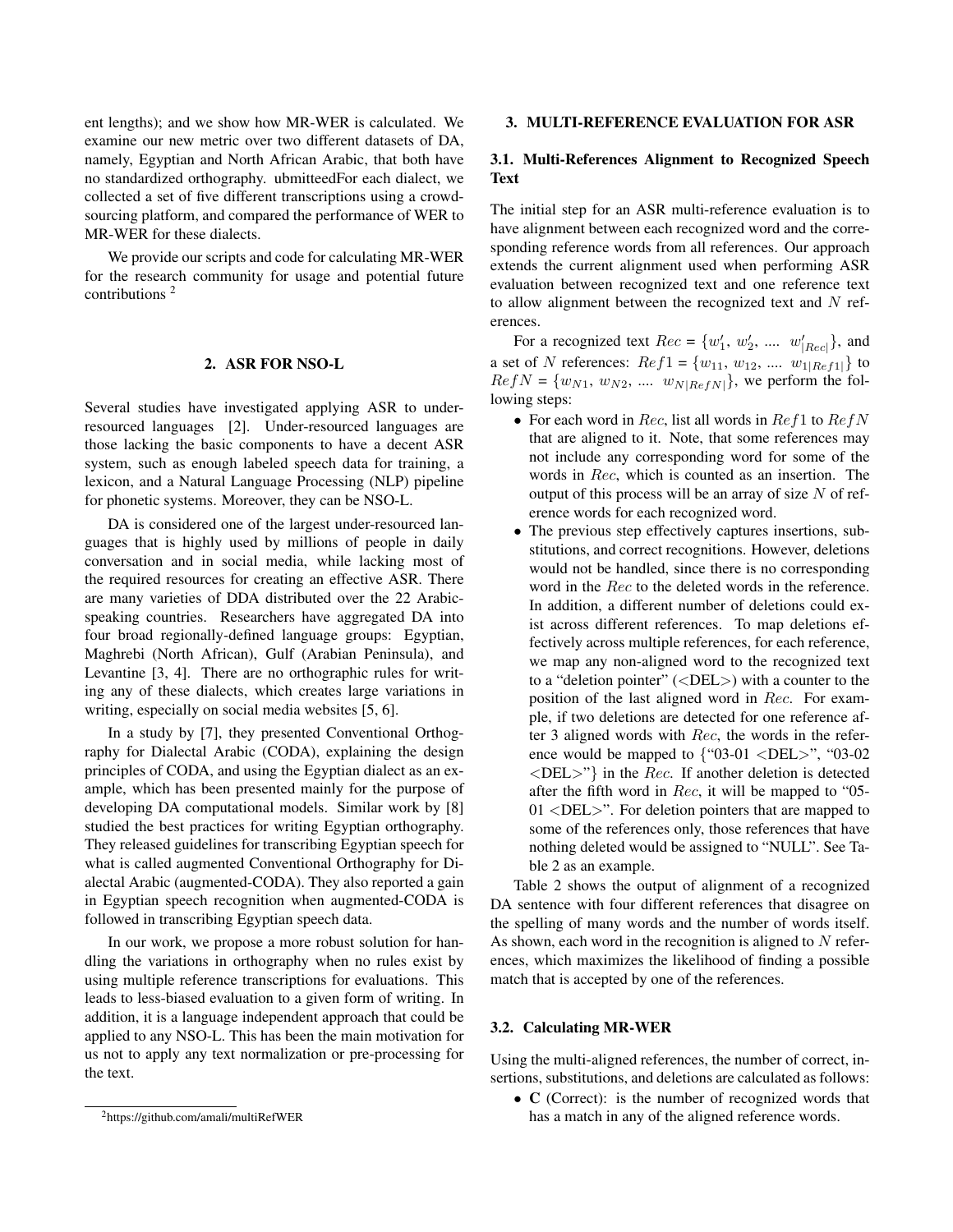| Index    | $_{Rec}$                                                               | Ref1        | Ref2        | Ref3        | Re f4       |
|----------|------------------------------------------------------------------------|-------------|-------------|-------------|-------------|
| $(00-1)$ | $<$ DEL $>$                                                            | NULL        | NULL        | nEm         | <b>NULL</b> |
| $(00-2)$ | $<$ DEL $>$                                                            | nEm         | nEm         | nEm         | nEm         |
| (01)     | >ETY                                                                   | Ah          | Ah          | Ah          | hw          |
| (02)     | b <n< td=""><td>TbyEy</td><td>TbyEy</td><td>hw</td><td>TbyEY</td></n<> | TbyEy       | TbyEy       | hw          | TbyEY       |
| (03)     | dА                                                                     | $\langle n$ | dA          | TbyEy       | dA          |
| (04)     | $>$ S1A                                                                | dp          | $>$ S1A     | dh          | $>$ S1A     |
| (05)     | yEny                                                                   | $>$ SlAF    | yEny        | ASIA        | yEnY        |
| (06)     | $<$ HnA                                                                | $<$ HnA     | $>$ HnA     | AHnA        | nHn         |
| (07)     | fy                                                                     | fy          | fY          | fy          | fy          |
| (08)     | wDE                                                                    | wDE         | wDE         | wDE         | wDE         |
| (09)     | gyr                                                                    | gyr         | gyr         | gyr         | gyr         |
| (10)     | qAnwny                                                                 | qAnwny      | qAnwny      | qAnwny      | qAnwnY      |
| (11)     | bAlmr                                                                  | bAlmrp      | bAlmrp      | bAlmrh      | bAlmrh      |
| (12)     | gyr                                                                    | gyr         | gyr         | gyr         | gyr         |
| (13)     | dstwry                                                                 | dstwry      | dstwry      | dstwry      | $<$ INS $>$ |
| (14)     | bAlmr                                                                  | $<$ INS $>$ | $<$ INS $>$ | $<$ INS $>$ | $<$ INS $>$ |
| (15)     | wADH                                                                   | $<$ INS $>$ | $<$ INS $>$ | $<$ INS $>$ | $<$ INS $>$ |
| (16)     | >h                                                                     | $<$ INS $>$ | bAlmrp      | $<$ INS $>$ | dstwrY      |
| (17)     | fyh                                                                    | bAlmrp      | Ah          | bAlmrh      | bAlmrh      |
| (18)     | AnglAb                                                                 | wDE         | wDE         | wDE         | wDE         |
| WER      | MR:52%                                                                 | 75%         | 59%         | 88%         | 68%         |

Table 2: Alignment applied between a recognized text (*Rec*) and four different references

- S (Substitutions): is the number of recognized words that has alignment to at least one reference words, but none of them matches it.
- *•* I (Insertions): is the number of recognized words that are not aligned to any reference word. i.e. all corresponding alignments are "*<*INS*>*".
- *•* D (Deletions): is the number of "*<*DEL*>*" instances in the *Rec* that has no "NULL" alignment in any of the references. The main reason for not counting deletions that have no corresponding word in one of the references is that if one of the reference transcriptions decided that one of the spoken words is not worth transcribing, then the ASR should not be penalized for missing it.
- MR-WER is calculated using to the following equation:

$$
WER = \frac{S + D + I}{(S + D + C)}
$$

As shown in Tabl[e2,](#page-3-0) the length of the transcription varies from one reference to another which means that the deletion count is different among different transcriptions. The WER per reference ranged between 59% to 88%, which demonstrates the challenge in using a single reference for evaluation. However, the MR-WER words achieved 52%, which is a more realistic measure for this type of orthography.

#### 4. EXPERIMENTATION

Our experiments were done using data from the Arabic Broadcast News domain, from a DA speech corpus of Al Jazeera broadcasts[\[9\]](#page-5-2). For the current study, we chose two dialects; Egyptian (EGY), and North African (NOR). For each dialect, we asked for five transcriptions for each speech segments (utterances), with an average length between 4-6 seconds per utterance. EGY had 2087 utterances, totaling 3.6 hours, and NOR had 1088 utterances with 3.1 hours. The data was transcribed using CrowdFlower<sup>3</sup>, a crowdsource platform with a large user base in the Arab world. Quality control was performed using the best practices described by [\[10\]](#page-5-3).

<span id="page-3-0"></span>For the Arabic ASR, we used a grapheme-based system using sequential Deep Neural Network for the acoustic modeling as described in [\[11\]](#page-5-4). In [\[11\]](#page-5-4), it was found that WER in the grapheme system has increased by less than 1% relative to conversational speech compared to the phoneme system, which could be explained as conversational speech being mainly DA in most cases, and grapheme models will outperform phoneme models. Mainly, the NLP pipeline for the phonetic system is not mature enough for DA, and is still facing challenges such as diacritization, and phonetization. The other amusing feature in the grapheme system is a 1:1 ratio between the number of types and the number of pronunciations in the lexicon, compared to 1:4 in the phoneme-based system. This enables us to increase the lexicon size from 500K words to more than 1.2M words for the same text in the Language Model (LM) with small impact on memory. This has reduced the Out Of Vocabulary (OOV) from 3.9% to 2.5%, which also enables us to have more coverage for dialectal words that have not been measured precisely at this stage.

#### 4.1. Inter-Reference Agreement

An initial necessary step before evaluating the effectiveness of our evaluation methodology is to measure the degree of the problem. Here we measure the agreement on the transcriptions among different references. We measure the WER between each two references and apply this to all references for all segments. We found that the median WER among different references for EGY 59% and for NOR 78.5%. We also calculated the percentage of exact-match transcriptions among references. The percentage was only 2.2% and 1.3% for EGY and NOR. These values were astonishing to us. We have looked at many examples and determined this is not an issue of quality control during crowdsourcing. This low interreference agreement is not due to bad transcription, rather, it is due to the real, valid variation in the transcription. This highlights the severe issue for these languages and confirms that the evaluation of ASR systems with only one reference would be highly biased.

#### 4.2. MR-WER Results

We have evaluated the ASR output using 1 to 5 reference transcriptions. We have used all the combinations between reference transcriptions in cases when  $N > 1$  to validate our findings. As shown in Table [3,](#page-4-6) for every experiment, we report the minimum, maximum and average MR-WER for each

<span id="page-3-1"></span><sup>3</sup>http://www.crowdflower.com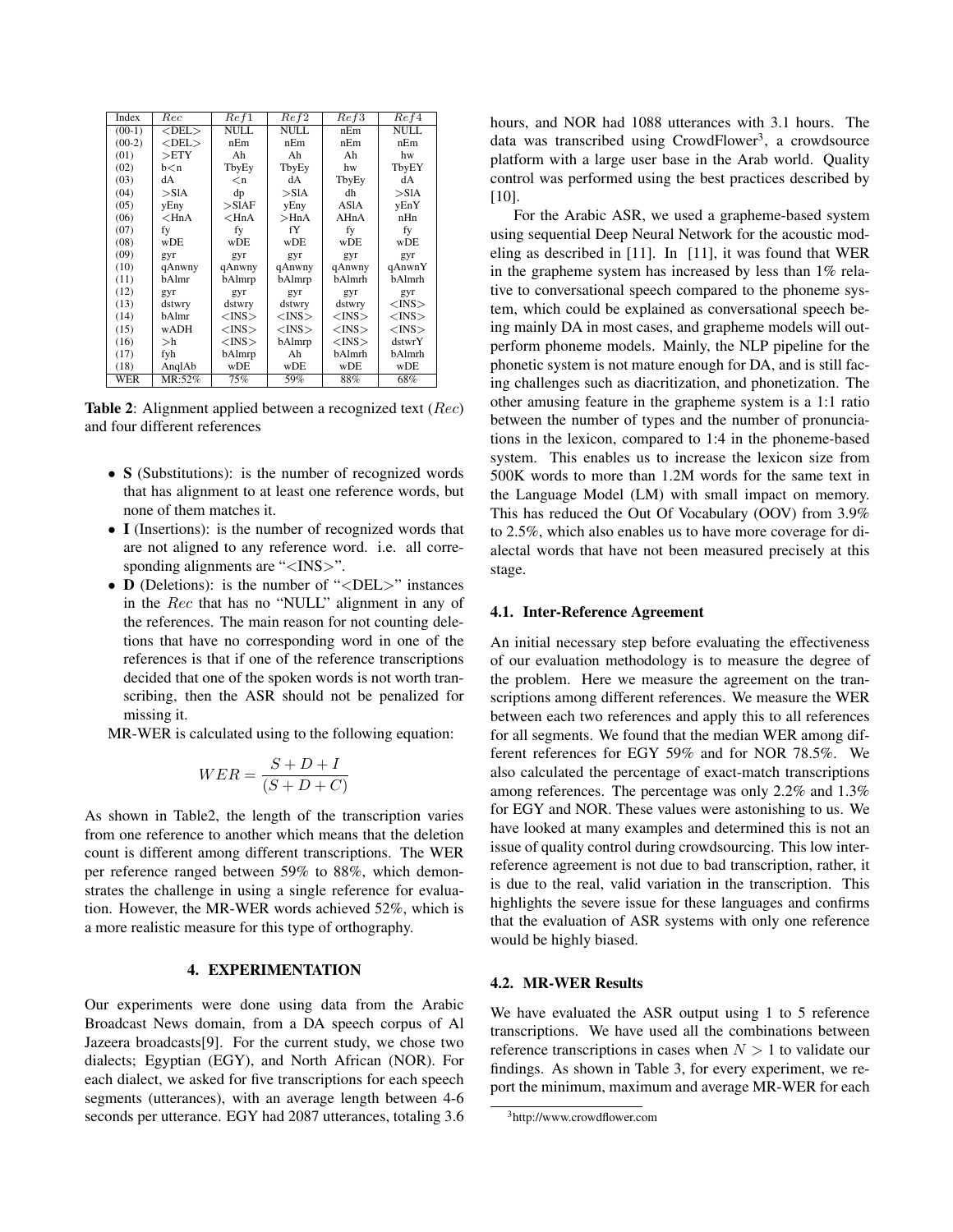| EGY        |       |       |       |          |        |
|------------|-------|-------|-------|----------|--------|
| $#$ Ref    | One   | Two   | Three | Four     | Five   |
| Min.       | 69.1% | 52.3% | 45.9% | 42.2%    | 39.70% |
| Av.        | 71.4% | 53.4% | 46.4% | 42.3%    |        |
| Max.       | 74.0% | 55.1% | 47.3% | 42.7%    |        |
| # Exp.     | 5     | 10    | 10    | 5        | 1      |
| <b>NOR</b> |       |       |       |          |        |
| # Ref      | One   | Two   | Three | Four     | Five   |
| Min.       | 78.9% | 59.1% | 51.8% | $48.1\%$ | 45.9%  |
| Av.        | 80.2% | 60.4% | 52.8% | 48.7%    |        |
| Max.       | 80.7% | 62.2% | 53.9% | 49.2%    |        |
| # Exp.     | 5     | 10    | 10    | 5        | 1      |

Table 3: MR-WER for various number of references per experiment

number of transcriptions we use. We conclude from these experiments two findings:

1. The WER reduces considerably when we increase the number of transcriptions, and it may be there is potential to reduce the WER more if there are more transcriptions (although we can see the reduction in MR-WER between four and five references is not significant). The MR-WER has reduced the error from 71.4% to 39.7% in EGY, and from 80.1% to 45.9% in NOR. This could be happening due to various ways of writing DA and not due to bad ASR.

2. The variance in WER reduces noticeably when the number of references increase. This is due to the fact that multi-reference is capable of capturing some of the variations in transcription, which makes the reported error rate more robust to actual mistakes.

#### 4.3. Applying Voting with Multi-References

In the standard WER, the algorithm will loop over a single reference, and check each word; insertion, deletion, substitution or correct. However, in the MR scenario, someone can argue that the algorithm in acting like cherry picking and looking for a correct word in any of the references to make the WER look better rather than validating these findings. To address this concern, we explore the impact in MR-WER when the algorithm asks for more than one evidence that a word is correct, i.e the same word occurred in same position in more than one reference. We evaluated correct word counting in 1+ (standard), 2+ and 3+ occurrences. Obviously, we apply *N* number of times seeing the word correct if there is *N* number of references or more.

We can see it clearly in Table [4.](#page-4-7) The proposed MR-WER reports that while asking for more than one proof in the reference for each correct word, the MR-WER is still outperforming the standard WER when we average it over five references.

| EGY |      | One   | Two   | Three | Four  | Five  |
|-----|------|-------|-------|-------|-------|-------|
|     | $1+$ | 71.4% | 53.4% | 46.4% | 42.4% | 39.7% |
|     | $2+$ | NA    | 78.3% | 63.3% | 55.5% | 50.7% |
|     | $3+$ | NA    | NA    | 83.7% | 69.6% | 61.6% |
|     |      |       |       |       |       |       |
| NOR |      | One   | Two   | Three | Four  | Five  |
|     | $1+$ | 80.2% | 60.4% | 52.8% | 48.7% | 45.9% |
|     | $2+$ | NA    | 84.5% | 69.7% | 61.6% | 56.7% |
|     | $3+$ | NA    | NA    | 88.9% | 76.0% | 67.5% |

Table 4: MR-WER with voting.

#### <span id="page-4-7"></span>5. CONCLUSION

<span id="page-4-6"></span>We have presented an innovative way for measuring ASR performance in non-standard orthographic languages; Multi-Reference Word Error Rate (MR-WER). Our results were based on two Dialectal Arabic corpora; Egyptian and North African. We were able to report 39.7%, and 45.9% MR-WER respectively using five reference transcriptions collectively, while for the same test set the average WER was 71.4%, and 80.1% respectively when it used the same five references individually. We plan to extend this work to learn from multiple transcription the best orthography to improve the robustness of the computational models. Also, we plan to explore the usage of multi-reference in tuning, and training, similar to the proposed usage in evaluation.

#### 6. REFERENCES

- <span id="page-4-0"></span>[1] Ahmed Ali, Yifan Zhang, and Stephan Vogel, "Qcri advanced transcription system (qats)," in *Spoken Language Technology Workshop (SLT), 2014 IEEE*, 2014.
- <span id="page-4-1"></span>[2] Laurent Besacier, Etienne Barnard, Alexey Karpov, and Tanja Schultz, "Automatic speech recognition for underresourced languages: A survey," *Speech Communication*, vol. 56, pp. 85–100, 2014.
- <span id="page-4-2"></span>[3] Ryan Cotterell and Chris Callison-Burch, "A multidialect, multi-genre corpus of informal written arabic," in *Proceedings of the Language Resources and Evaluation Conference (LREC)*, 2014.
- <span id="page-4-3"></span>[4] Rania Al-Sabbagh and Roxana Girju, "Yadac: Yet another dialectal arabic corpus.," in *LREC*, 2012, pp. 2882–2889.
- <span id="page-4-4"></span>[5] Kareem Darwish, Walid Magdy, and Ahmed Mourad, "Language processing for arabic microblog retrieval," in *Proceedings of the 21st ACM international conference on Information and knowledge management*. ACM, 2012, pp. 2427–2430.
- <span id="page-4-5"></span>[6] Kareem Darwish and Walid Magdy, "Arabic information retrieval," *Foundations and Trends in Information Retrieval*, vol. 7, no. 4, pp. 239–342, 2014.